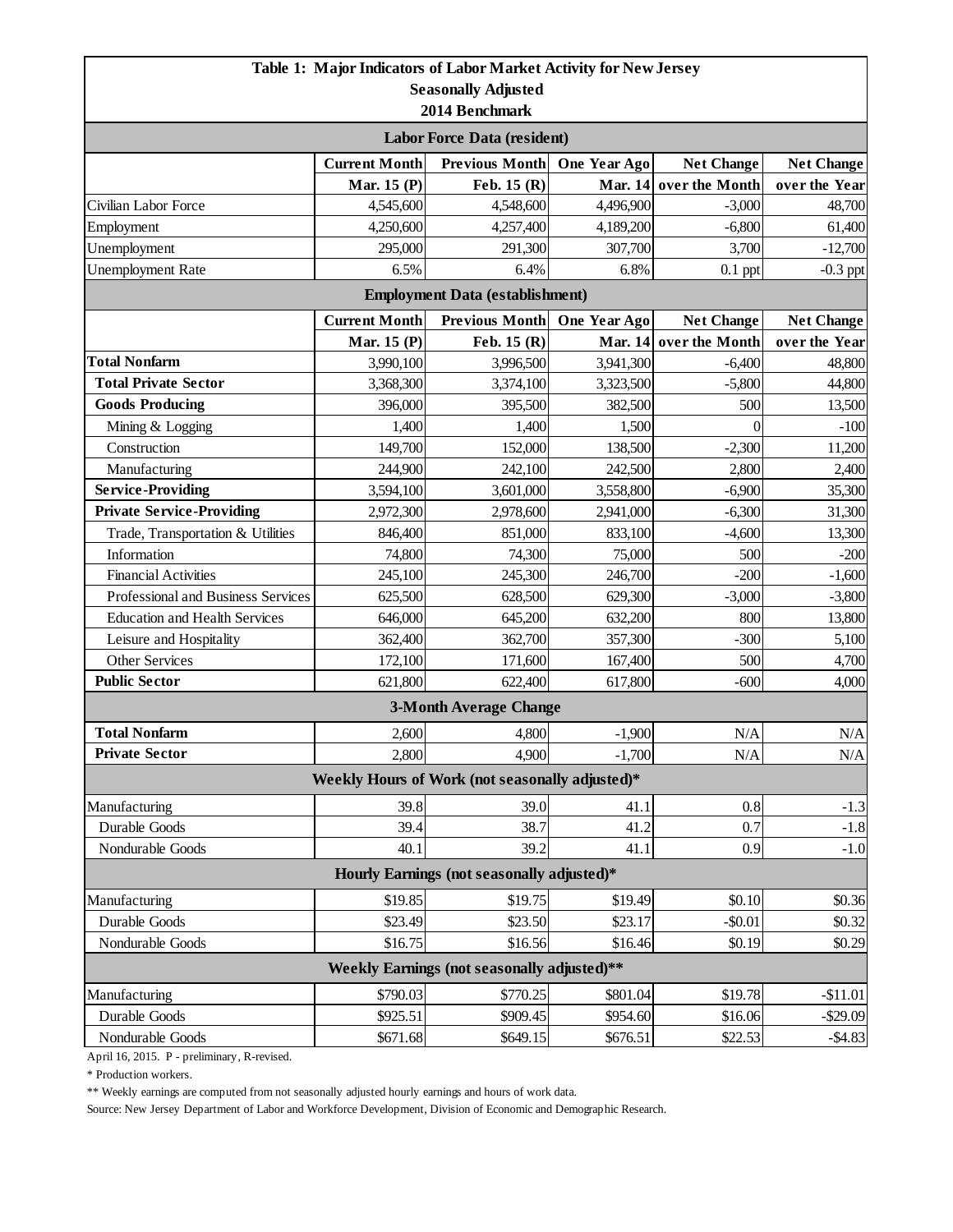| Table 2: New Jersey Civilian Labor Force Trends (thousands)<br>2014 Benchmark |                                                                         |             |                                                                                    |                            |                    |              |
|-------------------------------------------------------------------------------|-------------------------------------------------------------------------|-------------|------------------------------------------------------------------------------------|----------------------------|--------------------|--------------|
|                                                                               | <b>Not Seasonally Adjusted</b>                                          |             |                                                                                    | <b>Seasonally Adjusted</b> |                    |              |
|                                                                               | Mar. 15 (P)                                                             | Feb. 15 (R) | <b>Mar. 14</b>                                                                     | Mar. 15 (P)                | Feb. 15 (R)        | Mar. 14      |
| Civilian Labor Force                                                          | 4,526,900                                                               | 4,525,900   | 4,502,600                                                                          | 4,545,600                  | 4,548,600          | 4,496,900    |
| Resident Employment                                                           | 4,220,800                                                               | 4,210,100   | 4,171,900                                                                          | 4,250,600                  | 4,257,400          | 4,189,200    |
| Unemployment                                                                  | 306,100                                                                 | 315,900     | 330,700                                                                            | 295,000                    | 291,300            | 307,700      |
| Unemployment Rate (%)                                                         | 6.8                                                                     | 7.0         | 7.3                                                                                | 6.5                        | 6.4                | 6.8          |
| Labor Force Participation Rate (%)                                            | 63.8                                                                    | 63.9        | 63.9                                                                               | 64.1                       | 64.2               | 63.8         |
| Employment/Population Ratio (%)                                               | 59.5                                                                    | 59.4        | 59.2                                                                               | 60.0                       | 60.1               | 59.5         |
|                                                                               | New Jersey Civilian Labor Force Annual Averages 1994 - 2014 (thousands) |             |                                                                                    |                            |                    |              |
| Year                                                                          | <b>Labor Force</b>                                                      |             |                                                                                    | <b>Employment</b>          |                    | Rate $(\%$ ) |
| 1994                                                                          | 4,058,700                                                               |             |                                                                                    | 3,782,000                  |                    | 6.8          |
| 1995                                                                          | 4,121,600                                                               |             |                                                                                    | 3,857,500                  |                    | 6.4          |
| 1996                                                                          | 4,205,200                                                               |             | 3,946,700                                                                          |                            | 258,600            | 6.1          |
| 1997                                                                          | 4,263,800                                                               |             | 4,039,800                                                                          |                            | 224,000            | 5.3          |
| 1998                                                                          | 4,246,400                                                               |             | 4,051,500                                                                          |                            | 194,900            | 4.6          |
| 1999                                                                          | 4,287,900                                                               |             | 4,094,600                                                                          |                            | 193,300            | 4.5          |
| 2000                                                                          | 4,282,100                                                               |             | 4,123,700                                                                          |                            | 158,400            | 3.7          |
| 2001                                                                          | 4,288,800                                                               |             | 4,106,200                                                                          |                            | 182,600            | 4.3          |
| 2002                                                                          | 4,346,200                                                               |             | 4,095,200                                                                          |                            | 251,100            | 5.8          |
| 2003                                                                          | 4,347,200                                                               |             | 4,093,700                                                                          |                            | 253,500            | 5.8          |
| 2004                                                                          | 4,349,200                                                               |             | 4,138,800                                                                          |                            | 210,300            | 4.8          |
| 2005                                                                          | 4,391,600                                                               |             | 4,194,900                                                                          |                            | 196,700            | 4.5          |
| 2006                                                                          | 4,445,900                                                               |             | 4,236,500                                                                          |                            | 209,400            | 4.7          |
| 2007                                                                          | 4,441,800                                                               |             |                                                                                    | 4,251,800                  |                    | 4.3          |
| 2008                                                                          | 4,504,400                                                               |             | 4,264,000                                                                          |                            | 190,000<br>240,500 | 5.3          |
| 2009                                                                          | 4,550,600                                                               |             | 4,138,600                                                                          |                            | 412,100            | 9.1          |
| 2010                                                                          | 4,555,300                                                               |             | 4,121,500                                                                          |                            | 433,900            | 9.5          |
| 2011                                                                          | 4,565,700                                                               |             | 4,140,500                                                                          |                            | 425,300            | 9.3          |
| 2012                                                                          | 4,588,100                                                               |             | 4,162,100                                                                          |                            | 426,000            | 9.3          |
| 2013                                                                          | 4,534,400                                                               |             | 4,164,400                                                                          |                            | 370,000            | 8.2          |
| 2014                                                                          | 4,518,700                                                               |             | 4,218,400                                                                          |                            | 300,300            | 6.6          |
|                                                                               |                                                                         |             | Seasonally Adjusted Civilian Labor Force Data for New Jersey (thousands) 2014-2015 |                            |                    |              |
| <b>Date</b>                                                                   | <b>Labor Force</b>                                                      |             |                                                                                    | <b>Employment</b>          |                    | Rate %       |
| Jan 2014                                                                      | 4,490,900                                                               |             |                                                                                    | 4,173,600                  |                    | 7.1          |
| Feb                                                                           | 4,493,300                                                               |             | 4,180,700                                                                          |                            | 312,600            | 7.0          |
| Mar                                                                           | 4,496,900                                                               |             | 4,189,200                                                                          |                            | 307,700            | 6.8          |
| Apr                                                                           | 4,501,000                                                               |             | 4,198,300                                                                          |                            | 302,800            | 6.7          |
| May                                                                           | 4,505,700                                                               |             | 4,207,600                                                                          |                            | 298,100            | 6.6          |
| Jun                                                                           | 4,511,500                                                               |             | 4,217,100                                                                          |                            | 294,400            | 6.5          |
| $_{\rm{Jul}}$                                                                 | 4,517,900                                                               |             | 4,225,600                                                                          |                            | 292,300            | 6.5          |
| Aug                                                                           | 4,524,300                                                               |             | 4,232,900                                                                          |                            | 291,400            | 6.4          |
| Sep                                                                           | 4,529,900                                                               |             | 4,239,600                                                                          |                            | 290,300            | 6.4          |
| Oct                                                                           | 4,534,400                                                               |             | 4,245,900                                                                          |                            | 288,500            | 6.4          |
| Nov                                                                           | 4,537,800                                                               |             | 4,251,500                                                                          |                            | 286,400            | 6.3          |
| Dec                                                                           | 4,540,500                                                               |             | 4,255,700                                                                          |                            | 284,700            | 6.3          |
|                                                                               |                                                                         |             |                                                                                    |                            |                    |              |
| Jan 2015                                                                      | 4,548,100                                                               |             | 4,260,800                                                                          |                            | 287,300            | 6.3          |
| Feb(R)                                                                        | 4,548,600                                                               |             | 4,257,400<br>4,250,600                                                             |                            | 291,300            | 6.4          |
| Mar(P)                                                                        | 4,545,600                                                               |             |                                                                                    |                            | 295,000            | 6.5          |
| Apr                                                                           |                                                                         |             |                                                                                    |                            |                    |              |
| May                                                                           |                                                                         |             |                                                                                    |                            |                    |              |
| Jun<br>$_{\rm{Jul}}$                                                          |                                                                         |             |                                                                                    |                            |                    |              |
|                                                                               |                                                                         |             |                                                                                    |                            |                    |              |
| Aug                                                                           |                                                                         |             |                                                                                    |                            |                    |              |
| Sep                                                                           |                                                                         |             |                                                                                    |                            |                    |              |
| Oct<br>Nov                                                                    |                                                                         |             |                                                                                    |                            |                    |              |
| $\rm Dec$                                                                     |                                                                         |             |                                                                                    |                            |                    |              |
|                                                                               |                                                                         |             |                                                                                    |                            |                    |              |

Source: New Jersey Department of Labor and Workforce Development, Division of Economic & Demographic Research. April 16, 2015. P - preliminary, R-revised.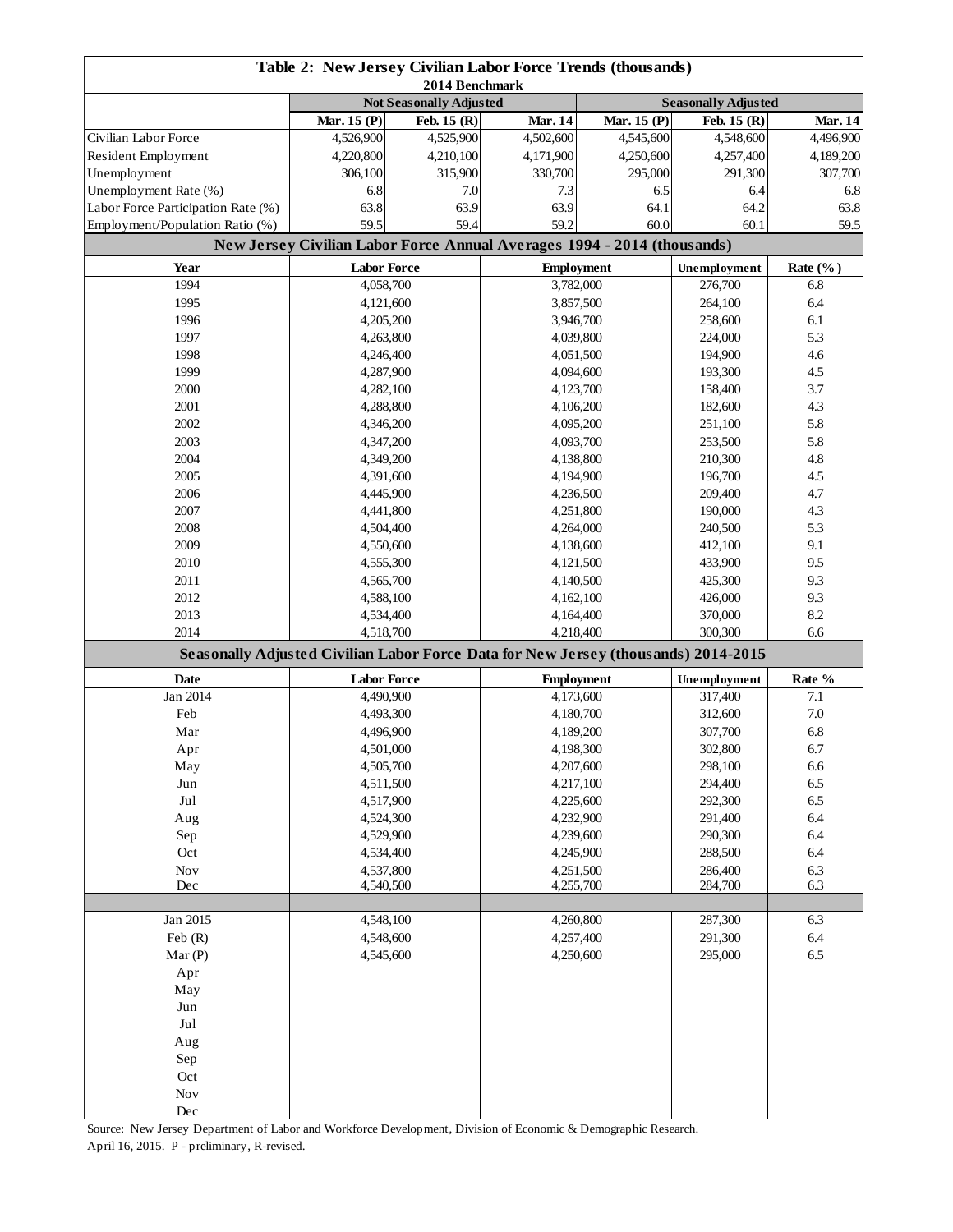| Table 3: New Jersey Nonfarm Employment by Industry for March 2015 |                      |                       |                     |                   |  |  |  |
|-------------------------------------------------------------------|----------------------|-----------------------|---------------------|-------------------|--|--|--|
| <b>Not Seasonally Adjusted 2014 Benchmark</b>                     |                      |                       |                     |                   |  |  |  |
|                                                                   | <b>Current Month</b> | <b>Previous Month</b> | <b>One Year Ago</b> | <b>Net Change</b> |  |  |  |
| Industry                                                          | Mar. 15 (P)          | Feb. $15(R)$          | <b>Mar. 14</b>      | over the Year     |  |  |  |
| <b>Total Nonfarm</b>                                              | 3,929,600            | 3,913,300             | 3,894,500           | 35,100            |  |  |  |
| <b>Total Private Sector</b>                                       | 3,295,200            | 3,280,500             | 3,265,700           | 29,500            |  |  |  |
| Goods Producing                                                   | 383,100              | 378,300               | 372,200             | 10,900            |  |  |  |
| <b>Mining &amp; Logging</b>                                       | 1,300                | 1,300                 | 1,400               | $-100$            |  |  |  |
| <b>Construction</b>                                               | 138,200              | 136,300               | 129,200             | 9,000             |  |  |  |
| Manufacturing<br>Durable Goods                                    | 243,600<br>109,500   | 240,700               | 241,600<br>108,300  | 2,000             |  |  |  |
| <b>Fabricated Metal Products</b>                                  | 19,600               | 107,800               | 20,000              | 1,200<br>$-400$   |  |  |  |
| <b>Machinery Manufacturing</b>                                    | 14,400               | 19,400                | 14,400              | $\Omega$          |  |  |  |
| Computer and Electronic Products                                  | 22,800               | 14,200                | 23,200              | $-400$            |  |  |  |
| Miscellaneous Manufacturing                                       | 17,900               | 22,800                | 17,800              | 100               |  |  |  |
| Nondurable Goods                                                  | 134,100              | 17,900<br>132,900     | 133,300             | 800               |  |  |  |
| Food Manufacturing                                                | 30,400               | 30,300                | 30,300              | 100               |  |  |  |
| Paper Manufacturing                                               | 10,300               | 10,300                | 10,400              | $-100$            |  |  |  |
| Printing and Related Support                                      | 14,400               | 14,400                | 15,000              | $-600$            |  |  |  |
| Chemical Manufacturing                                            | 48,500               | 48,500                | 49,600              | $-1,100$          |  |  |  |
| Pharmaceutical and Medicine                                       | 27,900               | 27,800                | 27,800              | 100               |  |  |  |
| Service-Providing                                                 | 3,546,500            | 3,535,000             | 3,522,300           | 24,200            |  |  |  |
| Private Service-Providing                                         | 2,912,100            | 2,902,200             | 2,893,500           | 18,600            |  |  |  |
| <b>Trade, Transportation, and Utilities</b>                       | 831,300              | 834,100               | 819,500             | 11,800            |  |  |  |
| Wholesale Trade*                                                  | 214,900              | 216,500               | 212,400             | 2,500             |  |  |  |
| Retail Trade*                                                     | 445,600              | 446,500               | 441,400             | 4,200             |  |  |  |
| Building Material & Garden Equip. and Supplies Dealers            | 30,800               | 29,400                | 30,800              | $\theta$          |  |  |  |
| Food and Beverage Stores                                          | 111,000              | 111,000               | 109,800             | 1,200             |  |  |  |
| Health and Personal Care Stores                                   | 35,500               | 35,800                | 35,000              | 500               |  |  |  |
| Clothing and Clothing Accessories Stores                          | 49,300               | 50,400                | 51,300              | $-2,000$          |  |  |  |
| Sporting Goods, Hobby, Book, and Music Stores                     | 16,600               | 16,900                | 16,500              | 100               |  |  |  |
| <b>General Merchandise Stores</b>                                 | 72,900               | 73,500                | 72,000              | 900               |  |  |  |
| Transportation, Warehousing, and Utilities                        | 170,800              | 171,100               | 165,700             | 5,100             |  |  |  |
| Utilities*                                                        | 14,600               | 14,400                | 13,500              | 1,100             |  |  |  |
| Transportation & Warehousing*                                     | 156,200              | 156,700               | 152,200             | 4,000             |  |  |  |
| <b>Information</b>                                                | 74,300               | 74,200                | 74,600              | $-300$            |  |  |  |
| Publishing Industries (except Internet)                           | 18,900               | 18,900                | 19,100              | $-200$            |  |  |  |
| Telecommunications                                                | 30,800               | 30,800                | 31,400              | $-600$            |  |  |  |
| Internet Service Providers, Web Portals, Data Proc. Srvs.         | 9,400                | 9,400                 | 9,300               | 100               |  |  |  |
| <b>Financial Activities</b>                                       | 243,700              | 243,200               | 244,800             | $-1,100$          |  |  |  |
| Finance and Insurance*                                            | 191,000              | 190,300               | 191,800             | $-800$            |  |  |  |
| Securities, Commodity Contracts, and Other Fin. Investments       | 38,300               | 38,200                | 39,900              | $-1,600$          |  |  |  |
| <b>Insurance Carriers and Related Activities</b>                  | 86,900               | 86,200                | 86,000              | 900               |  |  |  |
| Real Estate and Rental/Leasing*                                   | 52,700               | 52,900                | 53,000              | $-300$            |  |  |  |
| <b>Professional and Business Services</b>                         | 611,700              | 609,900               | 619,000             | $-7,300$          |  |  |  |
| Professional, Scientific and Technical Services*                  | 286,700              | 283,800               | 286,800             | $-100$            |  |  |  |
| Management of Companies and Enterprises*                          | 78,000               | 77,800                | 79,900              | $-1,900$          |  |  |  |
| Administrative Support & Waste Management/Remediation*            | 247,000              | 248,300               | 252,300             | $-5,300$          |  |  |  |
| <b>Education, Health and Social Assistance Services</b>           | 647,700              | 643,400               | 637,000             | 10,700            |  |  |  |
| Educational Services*                                             | 95,600               | 93,800                | 97,800              | $-2,200$          |  |  |  |
| Health Care and Social Assistance*                                | 552,100              | 549,600               | 539,200             | 12,900            |  |  |  |
| Hospitals                                                         | 154,200              | 153,800               | 152,200             | 2,000             |  |  |  |
| Nursing and Residential Care Facilities                           | 97,600               | 97,100                | 95,900              | 1,700             |  |  |  |
| Social Assistance                                                 | 78,800               | 78,200                | 79,500              | $-700$            |  |  |  |
| <b>Leisure and Hospitality</b>                                    | 332,800              | 328,000               | 333,400             | -600              |  |  |  |
| Arts, Entertainment and Recreation*                               | 50,100               | 48,200                | 48,800              | 1,300             |  |  |  |
| Accommodation and Food Services*                                  | 282,700              | 279,800               | 284,600             | $-1,900$          |  |  |  |
| Food Services and Drinking Places                                 | 237,500              | 234,800               | 234,000             | 3,500             |  |  |  |
| <b>Other Services</b>                                             | 170,600              | 169,400               | 165,200             | 5,400             |  |  |  |
| Repair and Maintenance                                            | 34,100               | 33,500                | 33,500              | 600               |  |  |  |
| Personal and Laundry Services                                     | 58,500               | 57,600                | 55,000              | 3,500             |  |  |  |
| Religious, Grantmaking, Civic, Professional, and Similar Org.     | 78,000               | 78,300                | 76,700              | 1,300             |  |  |  |
| Government                                                        | 634,400              | 632,800               | 628,800             | 5,600             |  |  |  |

April 16, 2015 P - preliminary, R-revised. Shaded rows denote supersector series, \* denote sector series.

Source: New Jersey Department of Labor and Workforce Development, Division of Economic and Demographic Research.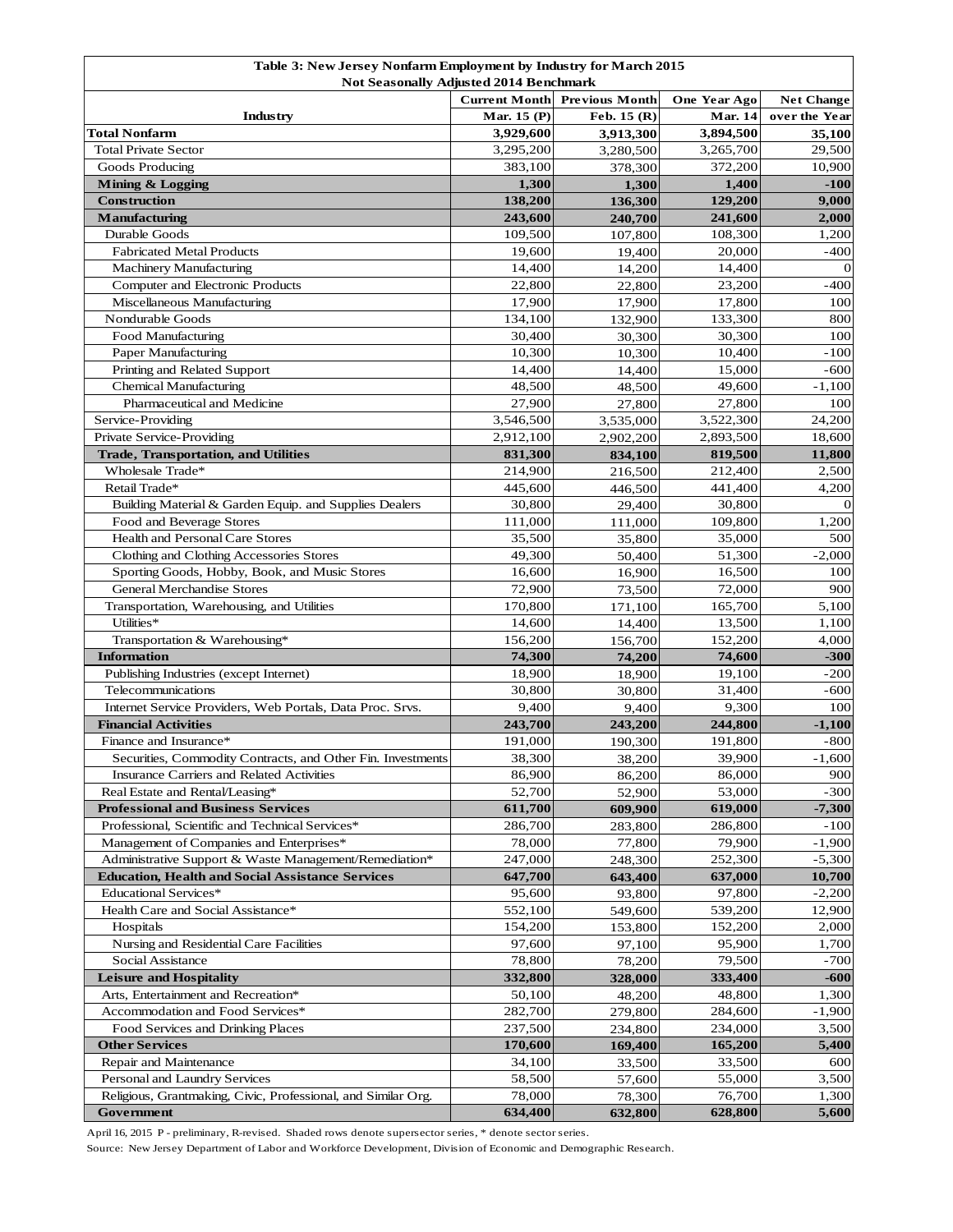| Table 4: New Jersey Nonfarm Employment 2014 Benchmark |              |              |                                         |              |                  |         |  |
|-------------------------------------------------------|--------------|--------------|-----------------------------------------|--------------|------------------|---------|--|
| <b>Annual Averages</b>                                |              |              |                                         |              |                  |         |  |
|                                                       | <b>Total</b> |              | <b>Public</b>                           |              |                  |         |  |
|                                                       |              |              |                                         |              | Service-         |         |  |
| Year                                                  |              | <b>Total</b> | <b>Manufacturing</b>                    | Construction | <b>Providing</b> |         |  |
| 1994                                                  | 3,552,800    | 2,979,400    | 456,000                                 | 121,700      | 2,399,400        | 573,400 |  |
| 1995                                                  | 3,600,600    | 3,027,200    | 448,600                                 | 123,300      | 2,453,000        | 573,400 |  |
| 1996                                                  | 3,638,900    | 3,068,300    | 437,400                                 | 125,000      | 2,503,800        | 570,600 |  |
| 1997                                                  | 3,724,500    | 3,154,300    | 435,400                                 | 131,800      | 2,584,900        | 570,300 |  |
| 1998                                                  | 3,801,300    | 3,229,500    | 429,400                                 | 136,100      | 2,661,800        | 571,700 |  |
| 1999                                                  | 3,901,100    | 3,323,200    | 422,500                                 | 143,600      | 2,755,000        | 577,900 |  |
| 2000                                                  | 3,994,500    | 3,405,200    | 421,600                                 | 149,600      | 2,832,100        | 589,400 |  |
| 2001                                                  | 3,996,800    | 3,393,400    | 401,200                                 | 158,800      | 2,831,700        | 603,400 |  |
| 2002                                                  | 3,983,500    | 3,368,900    | 367,500                                 | 162,600      | 2,837,300        | 614,700 |  |
| 2003                                                  | 3,977,100    | 3,353,900    | 350,400                                 | 160,500      | 2,841,400        | 623,200 |  |
| 2004                                                  | 3,997,800    | 3,362,900    | 338,200                                 | 165,900      | 2,857,200        | 634,900 |  |
| 2005                                                  | 4,038,200    | 3,395,100    | 330,400                                 | 169,100      | 2,893,900        | 643,100 |  |
| 2006                                                  | 4,069,500    | 3,420,700    | 323,800                                 | 174,900      | 2,920,300        | 648,900 |  |
| 2007                                                  | 4,076,900    | 3,427,600    | 311,300                                 | 172,300      | 2,942,300        | 649,400 |  |
| 2008                                                  | 4,048,200    | 3,397,300    | 298,800                                 | 164,500      | 2,932,400        | 650,900 |  |
| 2009                                                  | 3,893,900    | 3,239,700    | 266,300                                 | 138,600      | 2,833,300        | 654,200 |  |
| 2010                                                  | 3,848,300    | 3,206,400    | 257,200                                 | 129,500      | 2,818,400        | 641,900 |  |
| 2011                                                  | 3,847,300    | 3,226,300    | 251,500                                 | 129,900      | 2,843,600        | 621,000 |  |
| 2012                                                  | 3,890,400    | 3,272,100    | 245,300                                 | 130,400      | 2,895,100        | 618,300 |  |
| 2013                                                  | 3,935,200    | 3,317,500    | 243,300                                 | 137,600      | 2,935,300        | 617,700 |  |
| 2014                                                  | 3,962,200    | 3,341,700    | 242,600                                 | 141,900      | 2,955,800        | 620,500 |  |
|                                                       |              |              | <b>Seasonally Adjusted Monthly Data</b> |              |                  |         |  |
| 2014                                                  |              |              |                                         |              |                  |         |  |
| Jan                                                   | 3,945,600    | 3,327,600    | 243,300                                 | 138,100      | 2,944,800        | 618,000 |  |
| Feb                                                   | 3,939,700    | 3,321,100    | 242,900                                 | 137,700      | 2,939,100        | 618,600 |  |
| Mar                                                   | 3,941,300    | 3,323,500    | 242,500                                 | 138,500      | 2,941,000        | 617,800 |  |
| Apr                                                   | 3,956,300    | 3,337,100    | 242,500                                 | 140,200      | 2,953,000        | 619,200 |  |
| May                                                   | 3,966,300    | 3,346,400    | 242,700                                 | 141,900      | 2,960,300        | 619,900 |  |
| Jun                                                   | 3,963,100    | 3,343,600    | 242,500                                 | 142,300      | 2,957,300        | 619,500 |  |
| Jul                                                   | 3,966,500    | 3,345,800    | 242,700                                 | 143,500      | 2,958,200        | 620,700 |  |
| Aug                                                   | 3,967,100    | 3,345,200    | 242,200                                 | 144,000      | 2,957,500        | 621,900 |  |
| Sep                                                   | 3,969,700    | 3,348,300    | 241,700                                 | 145,400      | 2,959,700        | 621,400 |  |
| Oct                                                   | 3,974,300    | 3,352,100    | 241,700                                 | 141,800      | 2,967,200        | 622,200 |  |
| <b>Nov</b>                                            | 3,982,100    | 3,359,500    | 241,600                                 | 144,300      | 2,972,100        | 622,600 |  |
| Dec                                                   | 3,982,300    | 3,359,800    | 242,000                                 | 144,300      | 2,972,100        | 622,500 |  |
| 2015                                                  |              |              |                                         |              |                  |         |  |
| Jan                                                   | 3,987,900    | 3,364,900    | 243,200                                 | 150,100      | 2,970,200        | 623,000 |  |
| Feb(R)                                                | 3,996,500    | 3,374,100    | 242,100                                 | 152,000      | 2,978,600        | 622,400 |  |
| Mar $(P)$                                             | 3,990,100    | 3,368,300    | 244,900                                 | 149,700      | 2,972,300        | 621,800 |  |
| Apr                                                   |              |              |                                         |              |                  |         |  |
| May                                                   |              |              |                                         |              |                  |         |  |
| Jun                                                   |              |              |                                         |              |                  |         |  |
| Jul                                                   |              |              |                                         |              |                  |         |  |
| Aug                                                   |              |              |                                         |              |                  |         |  |
| Sep                                                   |              |              |                                         |              |                  |         |  |
| Oct                                                   |              |              |                                         |              |                  |         |  |
| <b>Nov</b>                                            |              |              |                                         |              |                  |         |  |
| Dec                                                   |              |              |                                         |              |                  |         |  |

April 16, 2015 P - preliminary, R-revised.

Source: New Jersey Department of Labor and Workforce Development, Division of Economic & Demographic Research.